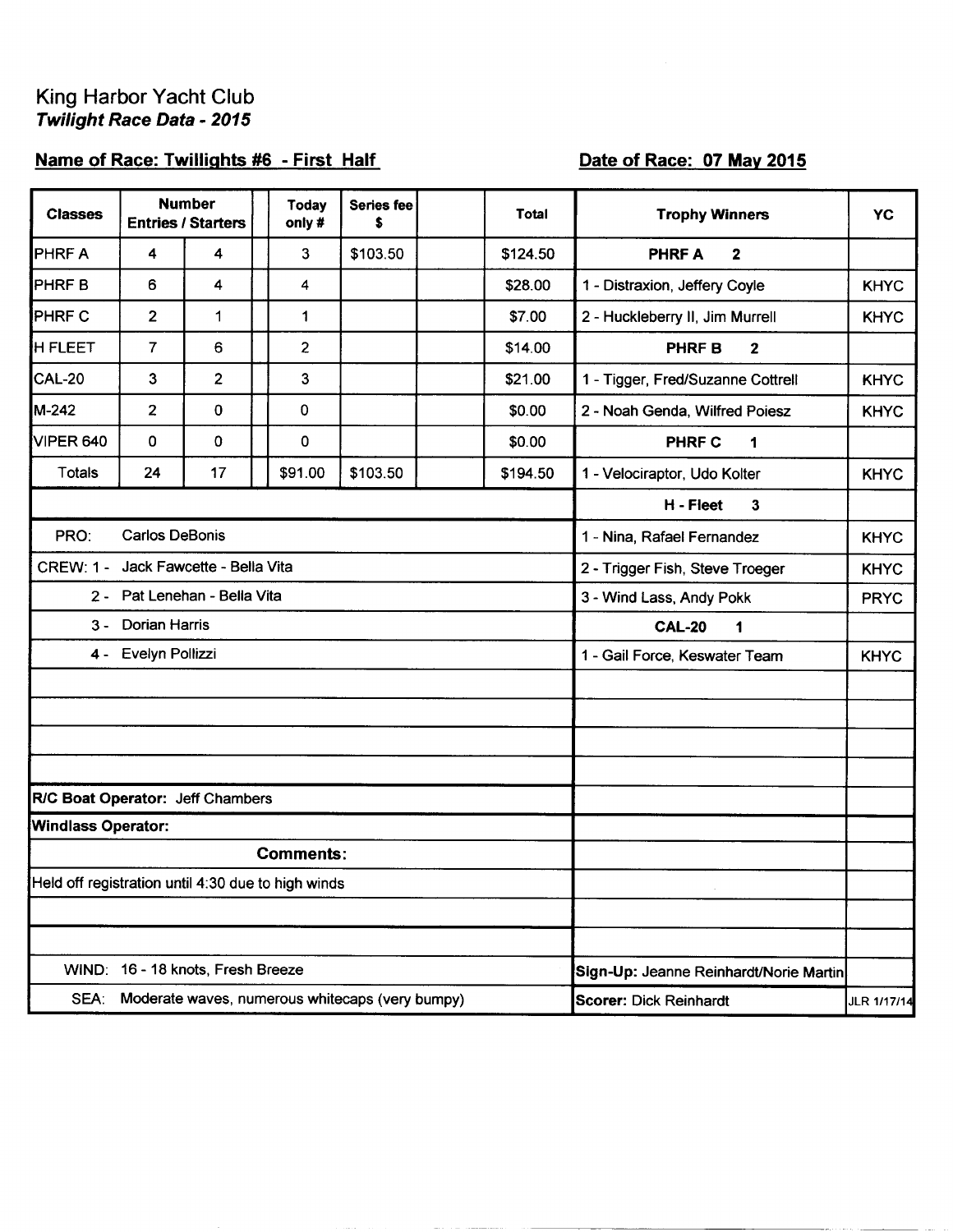## **KHYC Twilights 2015 # 6**

#### **King Harbor Yacht Club**

Race Date: 7 May 201

Wind Speed: 12-18 kn

### H-Fleet Course: N17

|               | Div<br><b>Rank</b> | Sail No. | <b>Boat Name</b>                   | <b>Owner / Skipper</b>                                    | Rating | Finish<br><b>Time</b> | <b>Corrected</b><br><b>Time</b> | <b>Boat Type</b> | Club        |  |
|---------------|--------------------|----------|------------------------------------|-----------------------------------------------------------|--------|-----------------------|---------------------------------|------------------|-------------|--|
| PHRF-A        |                    |          | Time on Time / Start Time 18:20:00 |                                                           |        |                       |                                 |                  |             |  |
|               | 1                  | 4417     | Distraction $(*)$                  | Jeffery Coyle                                             | 36     | 19:27:27              | 01:14:49                        | Xp 44            | <b>KHYC</b> |  |
|               | $\boldsymbol{2}$   | 15       | Huckleberry II                     | Jim Murrell                                               | 54     | 19:30:17              | 01:15:38                        | Farr 30          | <b>KHYC</b> |  |
|               | 3                  | 11165    | Stampede                           | Glenn Griley                                              | 42     | 19:29:03              | 01:15:49                        | J 111            | <b>KHYC</b> |  |
| <b>DNF</b>    | $\sqrt{5}$         | 129      | Dark & Stormy                      | Alicia Minana                                             | 48     |                       |                                 | Henderson 30     | <b>KHYC</b> |  |
| <b>PHRE-B</b> |                    |          | Time on Time / Start Time 18:25:00 |                                                           |        |                       |                                 |                  |             |  |
|               |                    | 42757    | Tigger $(*)$                       | Fred & Suzanne Cottrell                                   | 84     | 19:19:27              | 00:55:49                        | J 33             | <b>KHYC</b> |  |
|               | $\overline{2}$     | 46879    | Noah Genda                         | Wilfred Poiesz                                            | 81     | 19:22:37              | 00:59:21                        | Bravera 29       | <b>KHYC</b> |  |
|               | 3                  | 57990    | Hot Rum                            | Al Castillon/ Richard Parlett                             | 117    | 19:27:53              | 01:01:17                        | CF 33            | RBYC/CB     |  |
|               | 4                  | 46575    | Calais                             | Jerry Hunter                                              | 81     | 19:29:22              | 01:06:18                        | Dencho 33        | <b>KHYC</b> |  |
| <b>DNS</b>    | 6                  | 87027    | Flying Dutchman (*                 | Jason Herring/ R.Van Kreuninge                            | 90     |                       |                                 | Hobie 33         | <b>KHYC</b> |  |
| PHRF-C        |                    |          | Time on Time / Start Time 18:30:00 |                                                           |        |                       |                                 |                  |             |  |
|               |                    | 46470    | Velociraper NS                     | Udo Kolter                                                | 138    | 19:23:16              | 00:50:19                        | $B-25$           | <b>KHYC</b> |  |
| <b>DNS</b>    | 3                  | 97850    | No Way !! $(*)$                    | Don Souther                                               | 138    |                       |                                 | $B-25$           | <b>KHYC</b> |  |
| <b>Cal 20</b> |                    |          | One Design                         |                                                           |        |                       |                                 |                  |             |  |
|               |                    | 101099   | Gail Force                         | Keswater Team                                             |        |                       |                                 | Cal 20           | <b>KHYC</b> |  |
| <b>DNS</b>    | $\overline{4}$     | 15       | Brew Ha Ha                         | Mark Kranz Charles Bricker                                |        |                       |                                 | Cal 20           | <b>KHYC</b> |  |
| <b>DNF</b>    | $\overline{4}$     | 1559     | Honu (KM)                          | Kurt Mayol                                                |        |                       |                                 | Cal 20           | <b>KHYC</b> |  |
| H-Fleet       |                    |          |                                    | PHRF Time on Distance / Start Time 18:35:00 / Dist.4.40 n |        |                       |                                 |                  |             |  |